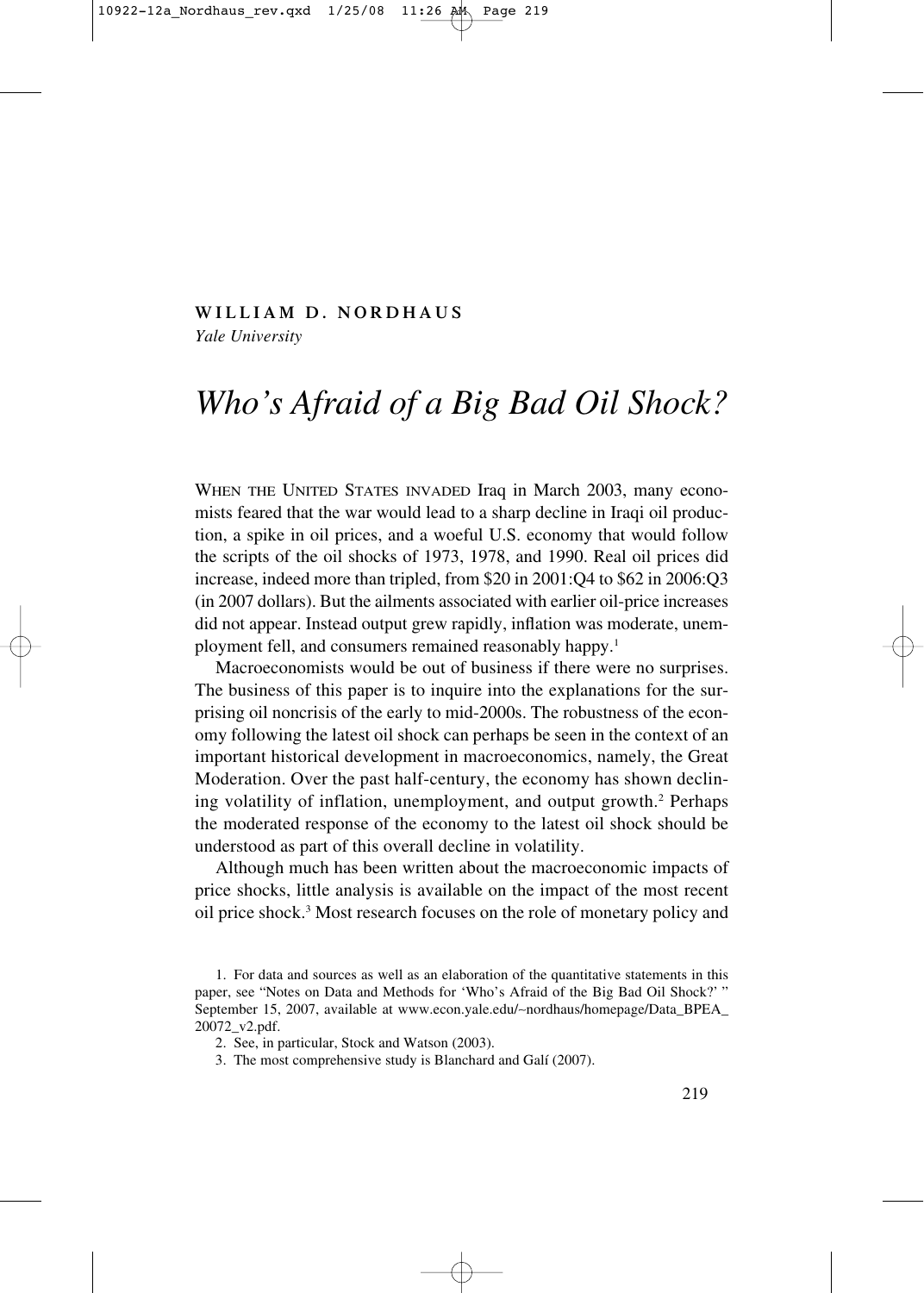inflation dynamics in the wake of a shock. There seems to be no consensus as to whether the macroeconomic fear of oil-price shocks remains warranted.

#### **Comparing Shocks Past and Present**

To begin, I define an oil-price shock as an inward shift in the supply curve for crude oil triggered by political events exogenous to the oil market and the macroeconomy. The four oil-price shocks considered here, summary statistics for which are shown in table 1, are associated with the 1973 Arab-Israeli war, the 1978 Iranian revolution, the 1990 Iraqi invasion of Kuwait, and the 2002 run-up to the American invasion of Iraq. Other periods might be considered, such as the price blip from 1998 to 2000 or the recovery from the OPEC price-cutting war of 1986, but these probably reflected cartel dynamics and were not clearly triggered by exogenous political events.

The first date shown for each event in the table is that when the oil shock began, and the second is that when oil prices peaked. The first numerical column shows the corresponding percentage increase in the real price of oil from start to peak. (The oil price measure used here is the average refiner acquisition cost of crude oil, except during the period of price controls, 1973:Q3–1982:Q4, when it is the import cost. The oil price is deflated by the price index of personal consumption expenditures, or PCE.) The most recent event involved a real oil-price increase of 125 percent, close to the size of the 1978–81 increase but smaller than that in 1973–75.

The next two columns show the macroeconomic response in terms of the unemployment rate and output (the latter expressed as the ratio of actual to potential GDP). The latest shock did not appear to have the recessionary impact on the economy seen in the three earlier shocks. The unemployment rate actually fell by slightly more than 1 percentage point, and output grew slightly relative to potential. This contrasts sharply with the shocks of the 1970s, when the unemployment rate rose by between  $1\frac{1}{2}$  and ⁄ 31 <sup>2</sup> percentage points and output declined sharply relative to potential. ⁄

Although the latest oil shock did not lead to a recession, the impacts on inflation and productivity were in the same direction as those from the shocks of the 1970s. But the impacts were different in magnitude: inflation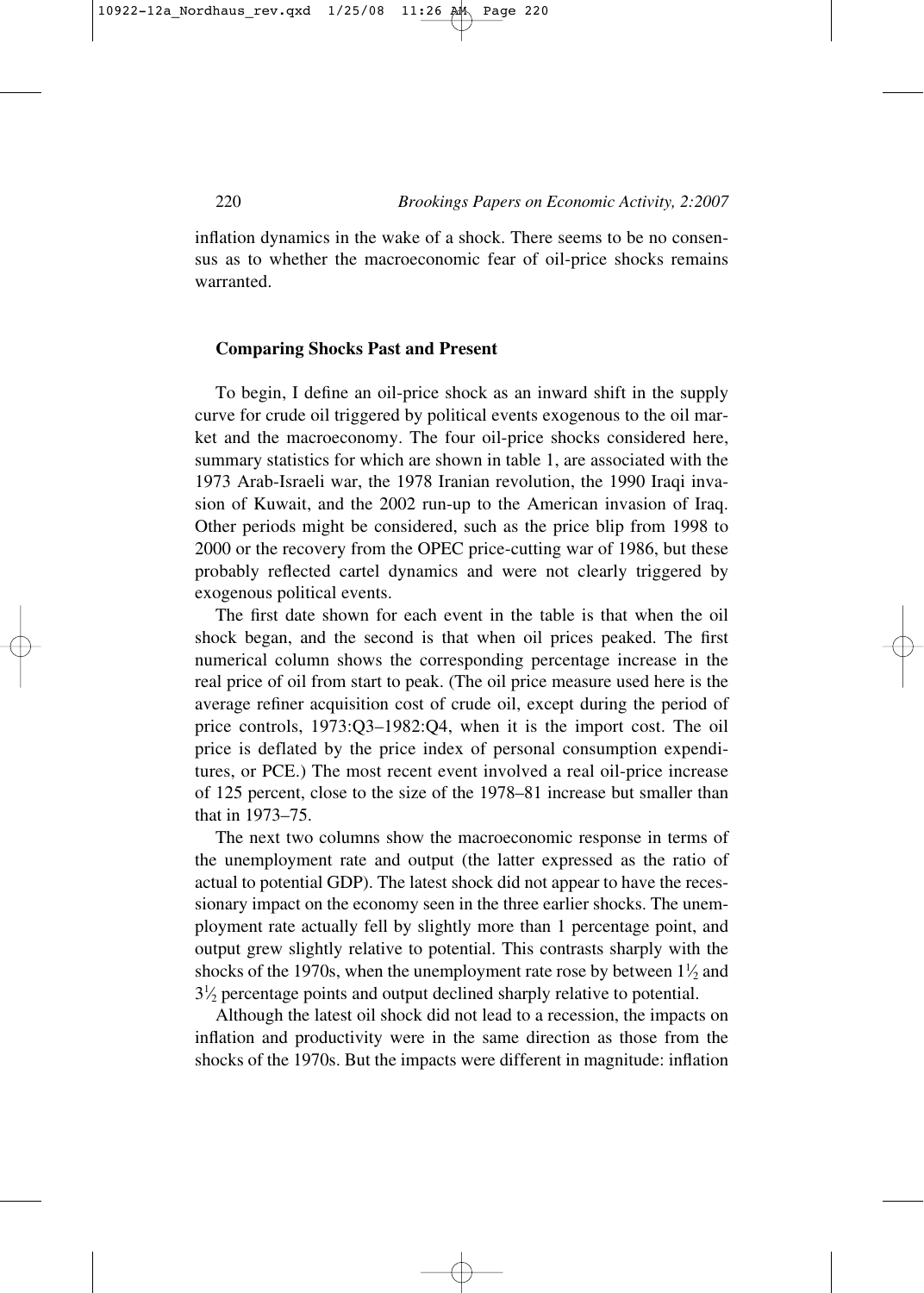| Quarter                         |                                 |                               |                     | Change from initial shock to peak in       |                              |                               |                                             |
|---------------------------------|---------------------------------|-------------------------------|---------------------|--------------------------------------------|------------------------------|-------------------------------|---------------------------------------------|
| oil-price<br>of initia<br>shock | Quarter of<br>oil-price<br>peak | leal oil<br>price<br>percent) | Jnemploymen<br>rate | Ctual output<br>of potential<br>as percent | nflation <sup>a</sup><br>PCE | inflation <sup>a</sup><br>CPI | roductivity<br>growth <sup>b</sup><br>Labor |
| 973:Q3                          |                                 |                               |                     |                                            |                              |                               | $-1.3$                                      |
| 1978:Q4                         | 1975:Q4<br>1981:Q1<br>190:Q4    |                               |                     | $-2.7$                                     |                              |                               |                                             |
| 990:Q3                          |                                 |                               |                     |                                            |                              |                               | ه به به<br>۱۳۹                              |
| 002:Q4                          | 2006:Q2                         |                               |                     | $\frac{0}{1}$                              | 2]                           |                               |                                             |

a. Annual logarithmic change in the relevant price index over two years.

a. Annual logarithmic change in the relevant price index over two years.<br>b. Annual logarithmic change in productivity averaged over three years. b. Annual logarithmic change in productivity averaged over three years.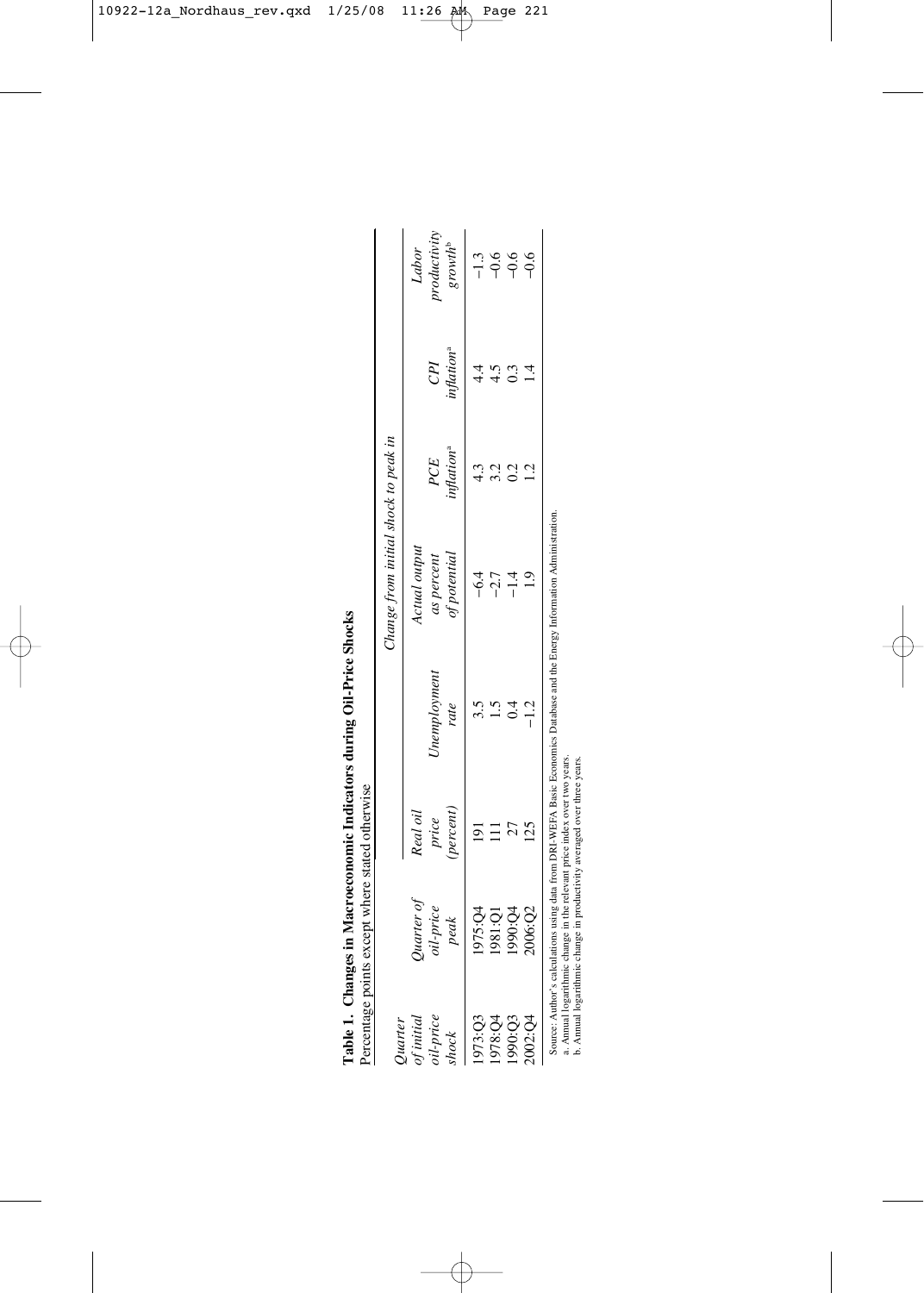during the 2002–06 shock rose about  $1\frac{1}{4}$  percentage points—much less ⁄ than the sharp rise in the 1970s, and labor productivity growth declined by about  $\frac{1}{2}$  percentage point, less than the average in the 1970s as well. ⁄

In short, table 1 reveals that the most recent oil shock is qualitatively more similar to earlier shocks than might at first appear. Inflation rose and productivity fell, as they did in response to earlier shocks. The major difference is that the latest oil shock was followed by a continued economic expansion rather than a recession.

# **Why Are Oil-Price Shocks Contractionary?**

The first challenge is to understand why oil-price shocks might reduce real output in the first place. There are basically two sets of reasons: effects on productivity and effects on aggregate demand.

The effect of any energy-price shock on productivity involves substitution of other factors for energy in response to the higher energy price. In a world in which technological change is exogenous, there will actually be *no* response of multifactor productivity to price changes; the only response is substitution along a given technological frontier. However, if the focus is on partial productivity measures, such as labor productivity, then there might be a response, such as when labor is substituted for energy.

It is easy to forget how small the substitution response would be. To begin with, in a full-employment world, there would be no productivity response in the short run until substitution occurs. If people continued driving, flying, and using existing capital equipment at the same rate as before the price shock, all inputs and outputs would be identical, and there would consequently be no productivity impact.

Even after substitution occurs, the effect would be quite limited, as can be seen in an illustrative calculation. In a simplified, one-product neoclassical world, the labor productivity response to an oil-price change is approximately proportional to the elasticity of output with respect to the oil price (taken to be 3 percent here) times the price elasticity of demand for oil times the logarithmic change in the oil price. To calculate the demand elasticity, I take 1973:Q1 to 1992:Q4 as a sample period in which short-run movements in oil prices were dominated by supply changes. For this period the elasticity is estimated to be  $-0.015$  ( $\pm$  0.0052) for the current quarter,  $-0.047$  (± 0.033) for one year, and  $-0.098$  (± 0.054) for ten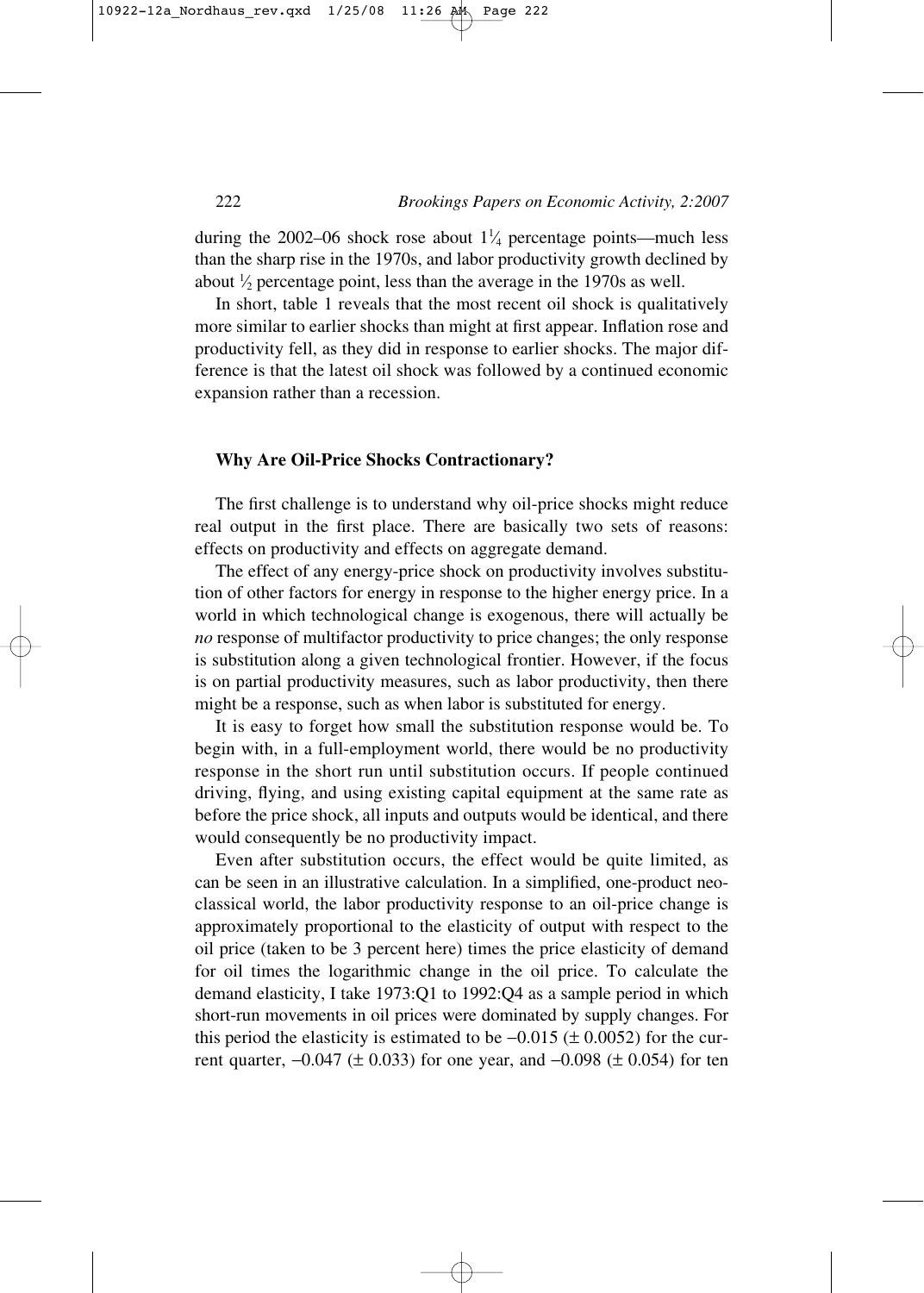years. (These elasticities, along with inelastic supply, suggest why crude oil prices are so volatile in the short run.) Using a calculation roughly similar to that described above, I estimate that a doubling of real oil prices would lead to a slowdown in productivity growth by 0.11 percentage point for the first year and by 0.04 percentage point per year over a ten-year horizon. This is about one-tenth the productivity growth impacts shown in table 1. These calculations suggest the need to look elsewhere to understand the association between oil-price changes and output reactions.

A more likely mechanism is that price shocks work through aggregate demand. They can do this in two important ways. The first is through monetary policy: rising energy prices produce inflation, which may lead the Federal Reserve to tighten monetary policy and slow the economy.4 To explain the different behavior of the economy following the recent oil-price shock, one can hypothesize that the Federal Reserve reacted less sharply in the recent episode than to earlier energy-price-driven inflations. In particular, the central bank appears to be focusing recently not on total inflation but on core inflation, which excludes the direct effect of energy-price increases.

As a technical aside, core inflation does not remove indirect energyprice increases, that is, increases that are passed through to consumer goods and services indirectly through business purchases of energy such as in airfares and apartment rents. Thus, the total impact of energy prices on consumer prices with dollar-for-dollar pass-through will exceed the direct impacts that are removed in calculating core inflation rates. A rough estimate is that the total impact on consumer prices today is about 1.8 times the direct effect. (This is calculated by estimating the indirect energy included in nonenergy goods and services using input-output coefficients.) In taking only direct energy-price effects out of the price index, therefore, the Federal Reserve is implicitly squeezing profit margins or wage increases sufficiently to remove the indirect impact of energy prices.

One can think of this process in terms of the Taylor rule, which holds that the federal funds rate is a function of the deviation of inflation and unemployment from their targets. If the current Taylor rule targets core inflation, whereas earlier Federal Reserve behavior targeted overall inflation, then monetary policy will not produce contractionary effects today until and unless higher energy prices get transmitted into a further round of price or wage increases.

4. This is the mechanism described in Bernanke, Gertler, and Watson (1997).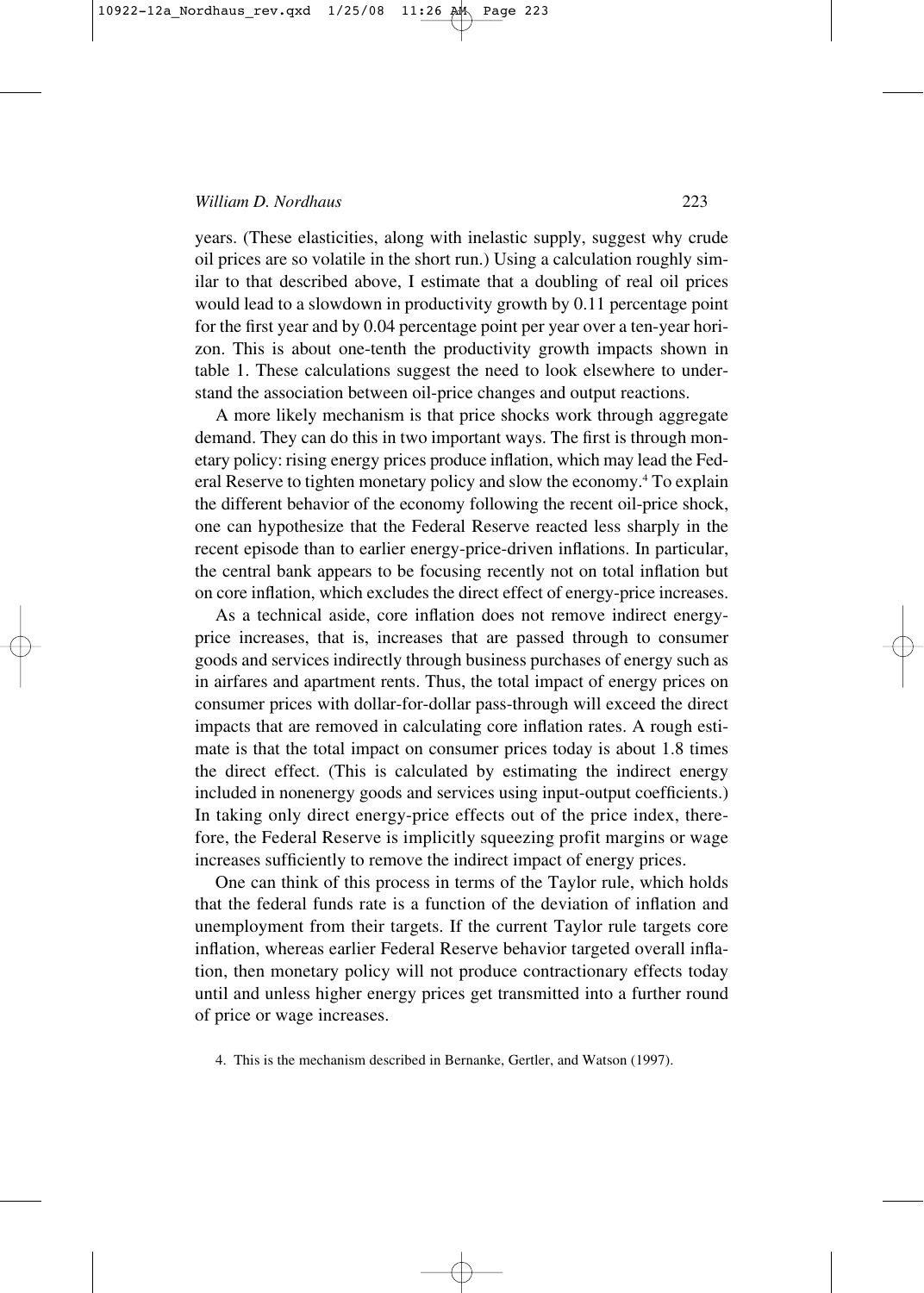|                                   | Period covered by estimate |         |         |           |           |  |
|-----------------------------------|----------------------------|---------|---------|-----------|-----------|--|
| Variable                          | 1950–70                    | 1960–80 | 1970-90 | 1980–2000 | 1987-2007 |  |
| Taylor rule equation <sup>b</sup> |                            |         |         |           |           |  |
| Energy price <sup>c</sup>         | $-d$                       | 0.97    | 0.31    | 0.12      | 0.11      |  |
|                                   |                            | (0.41)  | (0.44)  | (0.34)    | (0.13)    |  |
| Aggregate demand equation         |                            |         |         |           |           |  |
| Exogenous spending                | 0.22                       | 0.66    | 1.13    | 0.77      | 0.97      |  |
|                                   | (0.19)                     | (0.29)  | (0.34)  | (0.29)    | (0.21)    |  |
| Oil-price shock                   | $-d$                       | $-0.50$ | $-0.19$ | $-0.06$   | $-0.11$   |  |
|                                   |                            | (0.30)  | (0.25)  | (0.22)    | (0.18)    |  |

#### **Table 2. Estimated Regression Coefficients from Taylor Rule and Aggregate Demand Equationsa**

Source: Author's regressions.

a. Rolling regressions; see the appendix for details of the specification. Numbers in parentheses are standard errors.

b. The dependent variable is the interest rate on federal funds.

c. Contribution of energy prices to core PCE inflation.

d. Equation not estimated for this period.

It will be helpful to see if the Federal Reserve behaves as it speaks. For this purpose I estimate a rolling-regression Taylor rule with separate terms for PCE inflation without energy prices and the contribution of energy prices to PCE inflation (see the appendix for the exact equation). The top panel of table 2 shows the estimated coefficients on the energy term for a succession of twenty-year periods. The energy-price contribution has a large coefficient during the first two oil shocks, but the coefficient is essentially zero in the 1980–2000 and 1987–2007 periods. This result shows that the Federal Reserve has indeed moved toward focusing on core inflation in its policy decisions. Therefore oil prices are less contractionary today in part because monetary policy accommodates onetime direct shocks to energy prices.

The second mechanism, and one that was emphasized in the 1970s by members of the Brookings Panel, can be called the "oil price as tax increase" mechanism. The logic is that the marginal propensity to consume (MPC) of energy buyers is much higher than that of energy sellers. Buyers tend to be consumers, and disproportionately low-income consumers, because of the regressive nature of energy spending, and so have high MPCs. Sellers, by contrast, are corporations, high-income individuals, and OPEC countries, who in total have low marginal propensities to spend on U.S. production. The net effect of a permanent oil-price increase might therefore be almost as powerful as a permanent tax increase.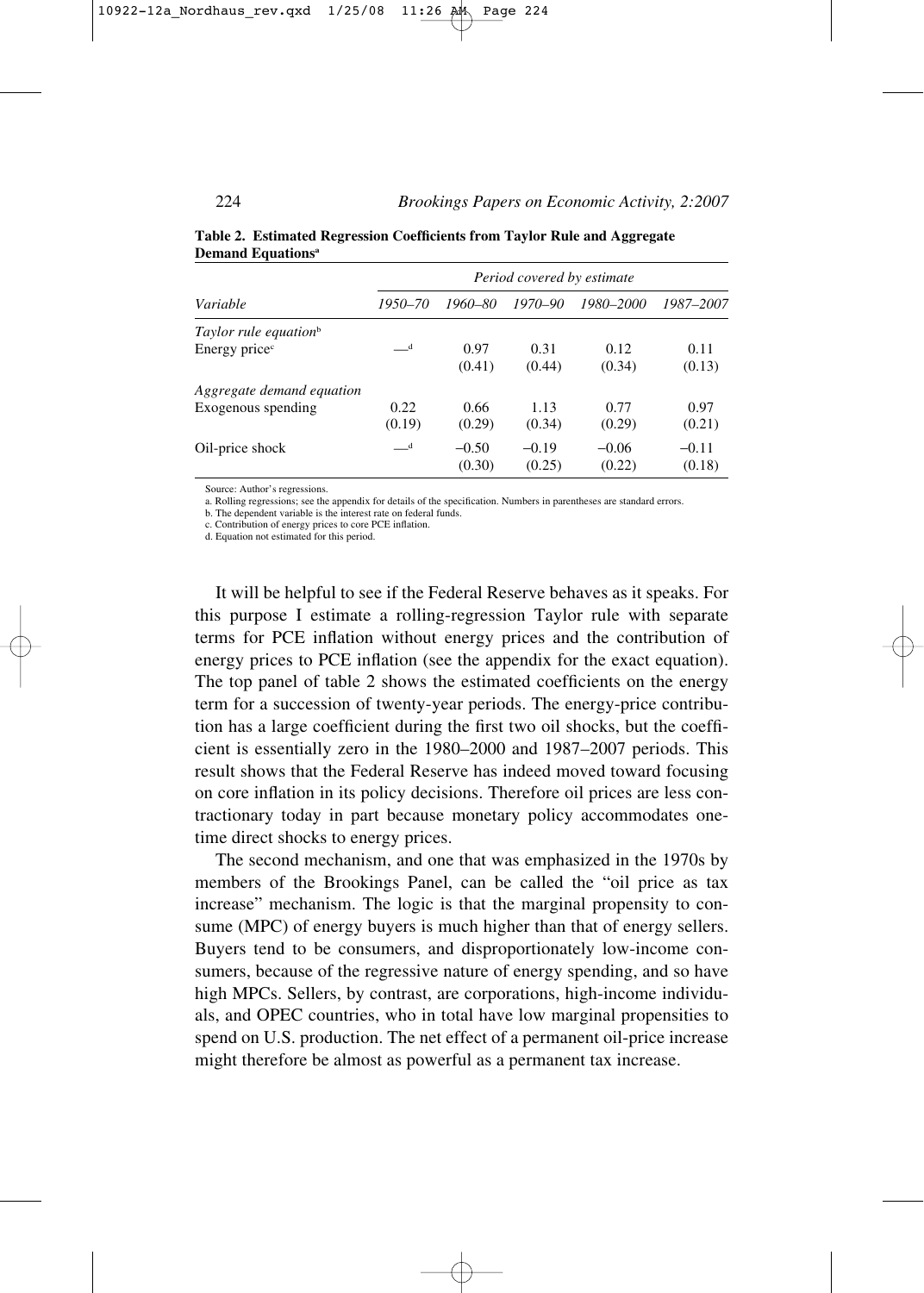# **Measuring Oil Shocks**

The second challenge in studying oil-price shocks is to determine an appropriate shock variable. The standard approach in studies of oil prices and the macroeconomy has been to use either nominal or real oil prices in dollars.5 This approach is clearly defective, as it does not scale oil prices for their economic importance.

It is useful to go back to first principles in defining a shock variable. All three of the mechanisms discussed in the last section would suggest scaling price shocks by the overall share of oil or energy in the economy. In the production function approach, the elasticity of output with respect to oil or energy (usually measured by the income share) will be the key variable. Similarly, in the oil-price-as-tax-increase theory, the impact of changing prices will come through the effect on real income, that is, through the standard income effect.

I therefore construct a shock variable as the value of oil purchases relative to total income times the change in the price. More precisely, I define the oil shock variable as the logarithmic change in price times the lagged share of oil purchases in GDP:  $OilShow_{t} = [\ln(P_t/P_{t-1})](P_{t-1}X_{t-1}/P_{t-1})$ GDP<sub> $t-1$ </sub>), where *P<sub>t</sub>* is the nominal price of crude oil and *X<sub>t</sub>* is total domestic consumption of petroleum products. I then chain the series of quarterly shock variables to obtain a cumulative shock variable. This cumulative shock variable has the same dimension as a chained high-employment surplus as a percent of GDP.

This definition is incomplete because it considers only oil. I therefore define a second, broader energy-shock variable. This is conceptually the same as the oil-shock variable but uses the price and quantity of personal consumption expenditures on energy products (primarily gasoline, electricity, and heating fuels), with PCE itself rather than GDP as the denominator. The advantage of the energy-shock variable is that it includes all energy sources and focuses on the impact on consumers. The disadvantage is that it omits second-round effects, such as the effect of oil prices on jet fuel and thence on airfares.

Figure 1 shows the time paths of the cumulative energy- and oil-shock variables since 1960. Table 3 reports values of the shock variables both as cumulative totals and annualized over the shock periods. The table shows

<sup>5.</sup> See Hamilton (1983) and Blanchard and Galí (2007) as examples.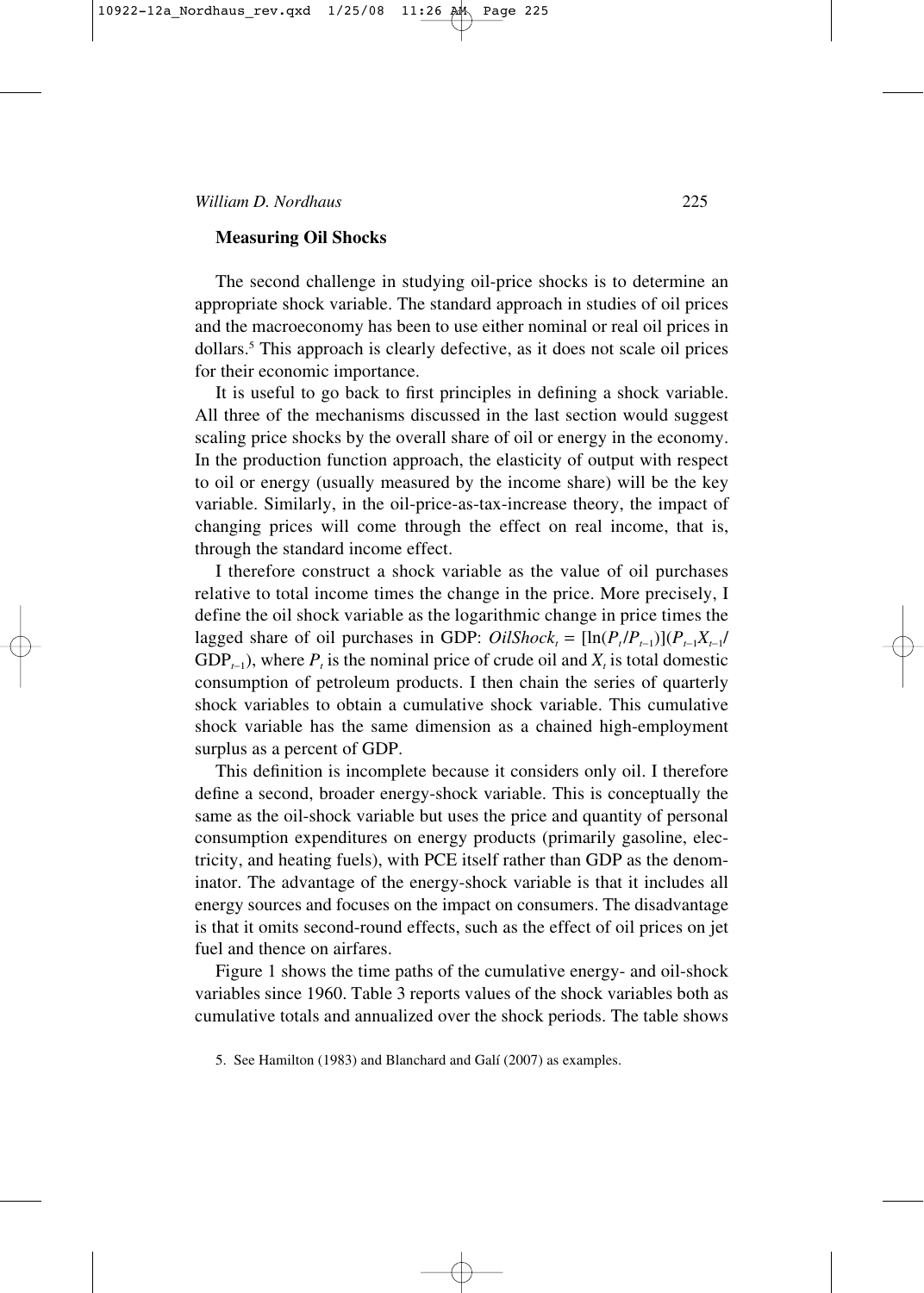

**Figure 1. Cumulative Oil- and Energy-Price Shocks, 1960–2007**

that the 2002–06 shock was about three-quarters as large as the 1970s shocks when measured by the cumulative "tax increase" but was only about half as large when measured as the "tax increase per year."

The historical context suggests that the first price shock had a far more powerful economic impact than later shocks. The 1970s shocks were dislocations that fundamentally changed Americans' view of energy and resources. They gave rise to an "age of scarcity," which replaced perceptions of seemingly bottomless oil wells and a promise of energy "too cheap to meter." Given the abundance of oil and the historical stability of oil prices before 1973, the changes that ensued were almost unimaginable outcomes that stunned businesses, consumers, and governments alike. They were similar in psychological effect to the collapse of the World Trade Center towers or the inundation of New Orleans by Hurricane Katrina.

Figure 2 illustrates this graphically using a "surprise index" for real oil prices and (for comparison) stock prices. The surprise index is defined as the absolute value of the quarterly price change relative to the twenty-year moving average volatility of price changes (volatility is measured as the standard deviation of price changes, with all changes expressed as absolute

Source: Author's calculations using data from the DRI-WEFA Basic Economics Database and the Energy Information Administration.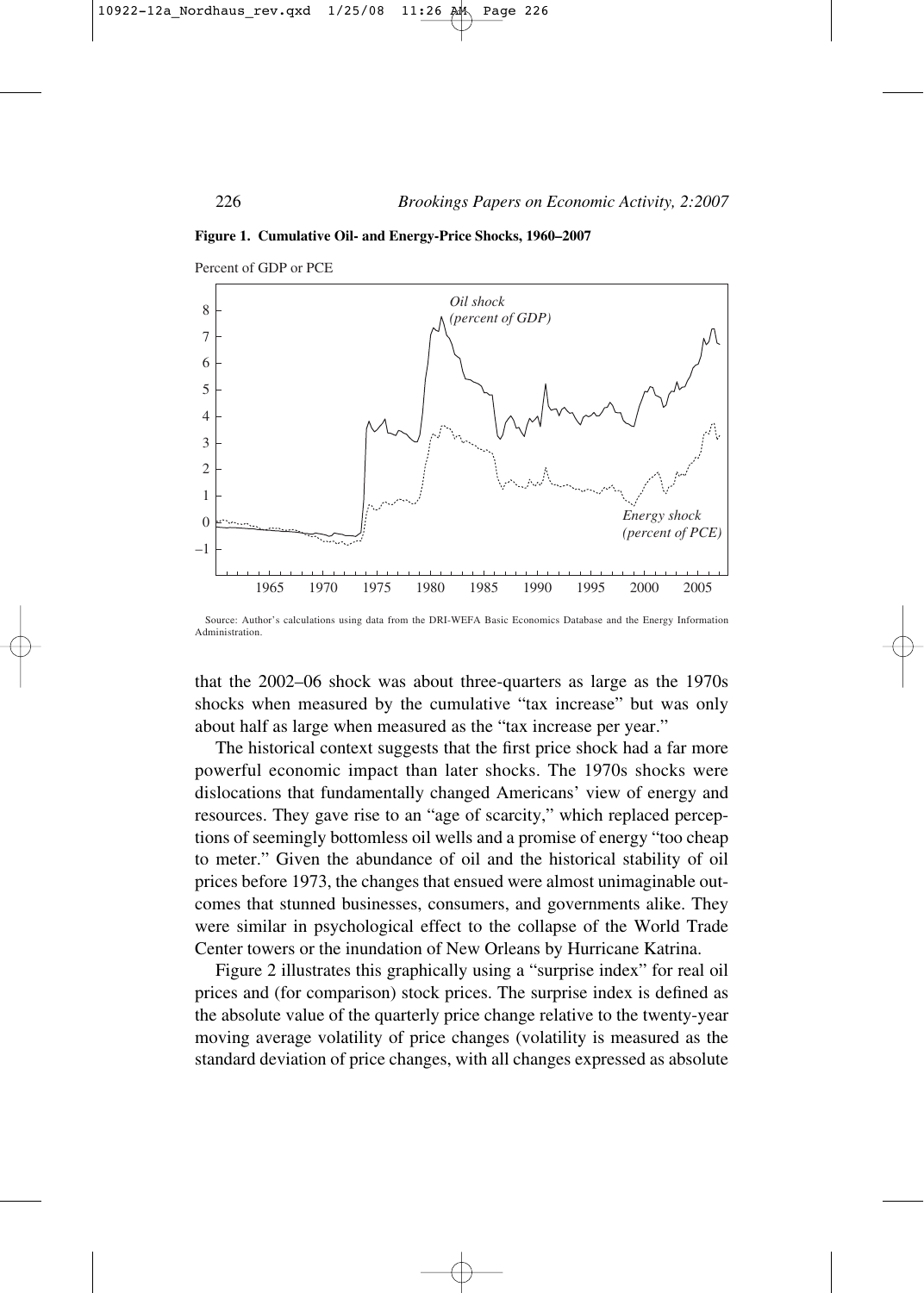|                 |         | Cumulative (percent) | Annualized<br>(percent a year) |        |
|-----------------|---------|----------------------|--------------------------------|--------|
| Period          | $Oil^a$ | Energy <sup>b</sup>  | Oil                            | Energy |
| 1973:Q3-1975:Q4 | 4.3     | 1.5                  | 1.9                            | 0.7    |
| 1978:04-1981:01 | 4.7     | 2.8                  | 2.1                            | 1.3    |
| 1990:Q3-1990:Q4 | 0.7     | 0.5                  | 3.0                            | 1.9    |
| 2002:04-2006:02 | 2.4     | 2.2                  | 0.7                            | 0.6    |

|         | Table 3. Impact of Oil-Price Shocks on Output and Personal |  |  |
|---------|------------------------------------------------------------|--|--|
|         | <b>Consumption Expenditure</b>                             |  |  |
| Percent |                                                            |  |  |

Source: Author's calculations using data from DRI-WEFA Basic Economics Database and the Energy Information Administration.

a. Percent of GDP. b. Percent of PCE.

values of logarithmic differences). Circles identify the periods when the surprise was more than five moving standard deviations ("five sigmas"). Intuitively, a high level of surprise indicates that the price change was large relative to the historical norm of price changes.

The surprise for oil prices peaked near 40 sigmas in the 1973–74 shock and has never approached this level again since then. In contrast, during the 2002–06 shock the surprise index for oil barely reached three sigmas. Levels of surprise around five sigmas are the maximum observed for stock prices throughout the fifty-year period. In other words, the surprise index for oil prices was stratospherically high in the 1970s, but by the 2000s it was about the same as for a run-of-the-mill asset.

The mid-1970s spike in the surprise index reflects the major forecasting errors of that time. My recollection is that no serious forecaster in 1972 foresaw anything approaching the oil-price changes that occurred over the next decade. By contrast, the oil-price increase of the early to mid-2000s was large, but not outside the range of reasonable pessimism. For example, George Perry's study of the economic effects of terrorist events indicated that oil at \$75 a barrel would represent a "worse case" and not even the "worst case."6 My own study of the economic effects of the war in Iraq also suggested an oil-price spike to \$75 a barrel for my "high" case, which further assumed that the price would decline as the war wound down.<sup>7</sup>

6. Perry (2001).

7. Nordhaus (2002).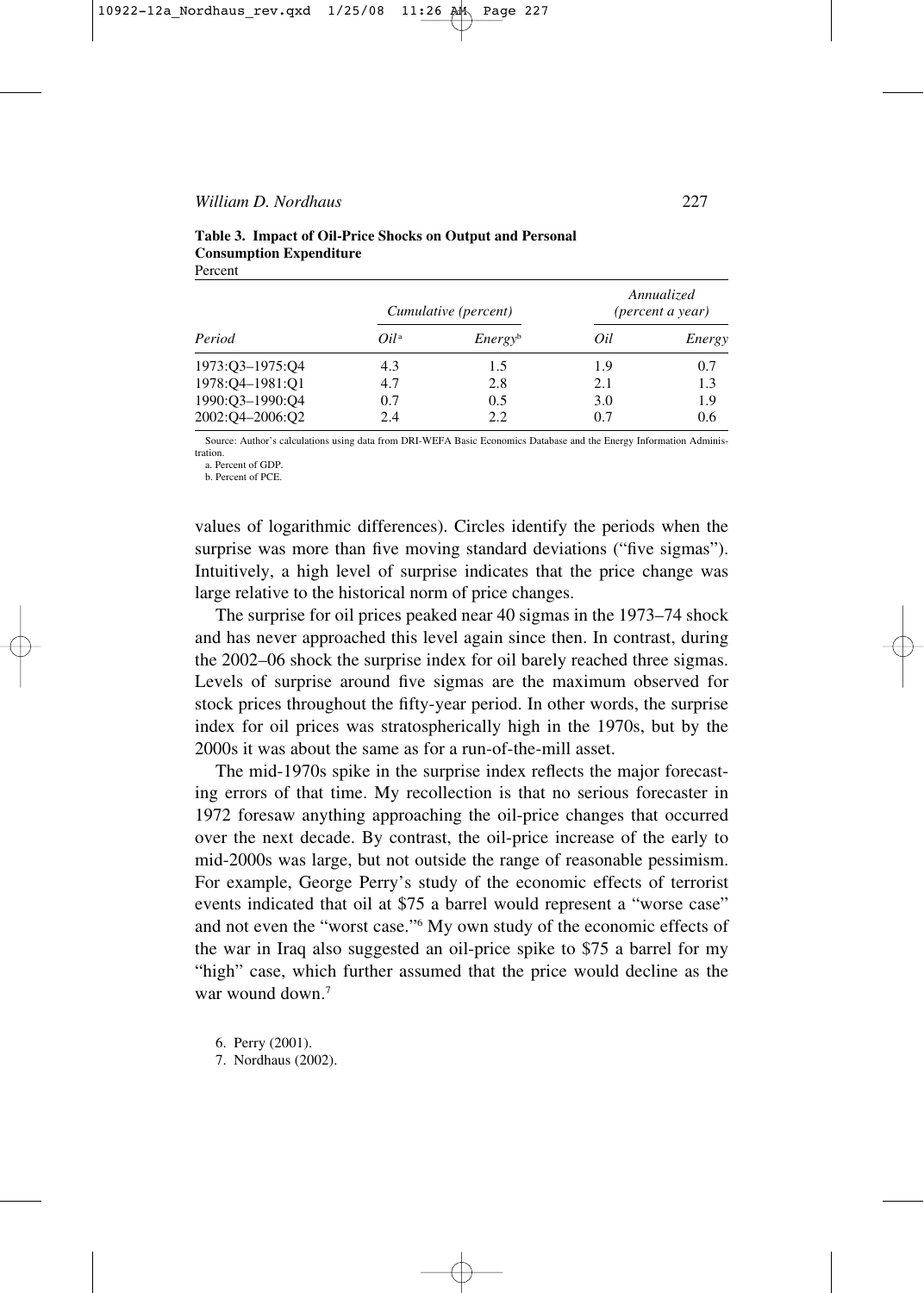**Figure 2. Surprise Indexes for Oil and Stock Prices, 1960–2007a**



Source: Author's calculations using data from the DRI-WEFA Basic Economics Database and the Energy Information Administration.

a. Circles (gray for stock prices, black for oil prices) indicate index values exceeding 5 moving standard deviations. b. One-quarter absolute change in the logarithm of the price, divided by the twenty-year average volatility (standard deviation of the absolute change in the logarithm).

My subjective synthesis of the various components suggests that the economic impact of the 2002–06 shock was somewhere between onethird and one-half as large as those of the 1970s. However, there is some ambiguity about the relative magnitude, depending on whether the cumulative shock or the rate of shock is thought to be the appropriate measure, and whether the surprise index is also weighed in the balance.

# **Mechanisms for a Declining Macroeconomic Impact of Oil Shocks**

It is worth pausing to consider why oil shocks might have a smaller impact on the economy today than in earlier periods. One can preliminarily consider three possible reasons: smaller shocks, smaller multipliers, and offsetting forces.

A first reason why oil-price shocks might have a smaller impact today than yesterday is that the shocks themselves are smaller. As already indicated, however, the decline in the magnitude of shocks can account for a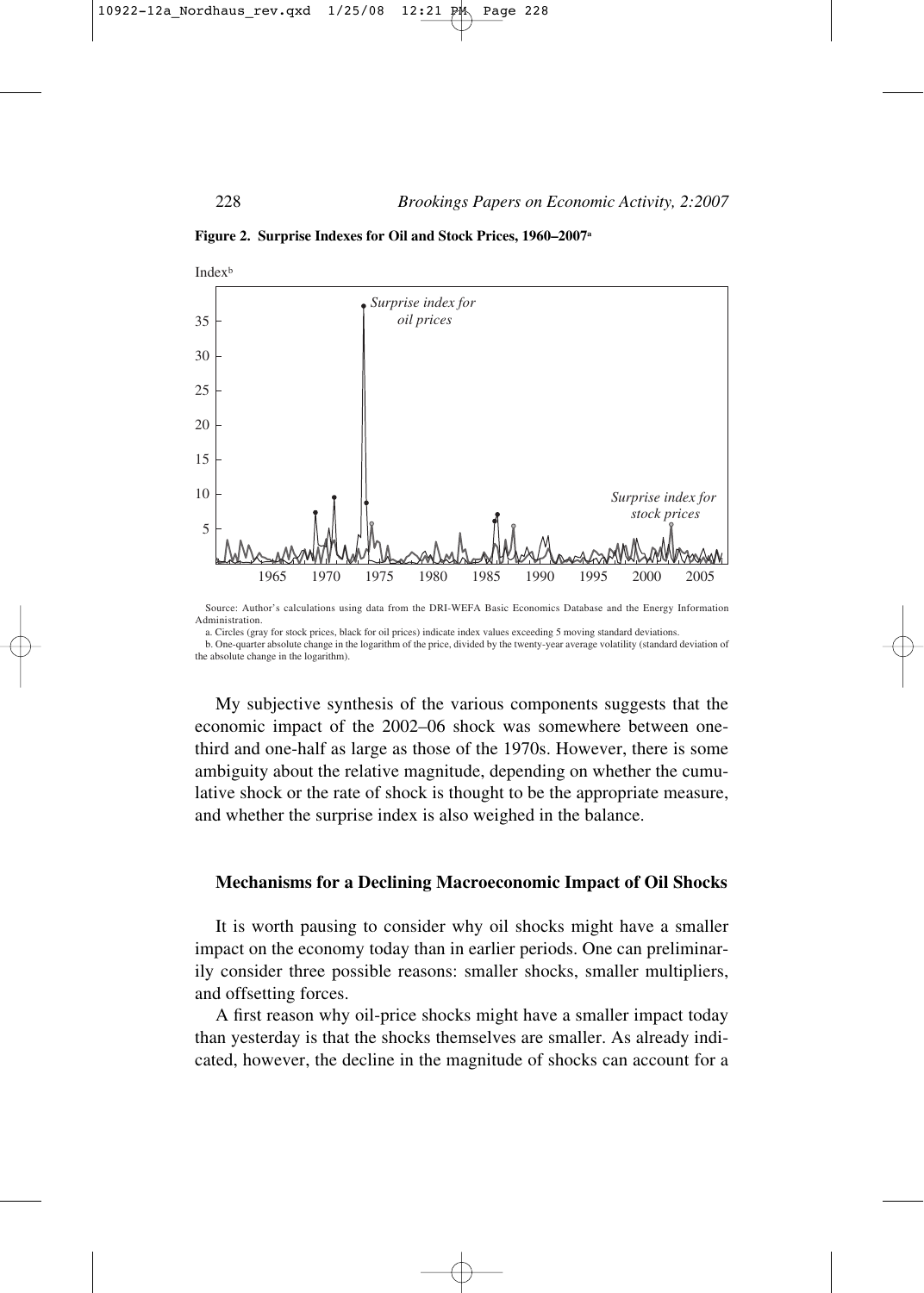smaller macroeconomic response, but it cannot account for the continued economic *expansion* observed during 2002–06.

A second possible reason for a smaller impact is that the transmission mechanism has changed, tending progressively to moderate the macroeconomic impact of a given shock. The classical Frischian view of the economy distinguishes exogenous and policy shocks (in which category the first reason lies) from the complicated, nonlinear, stochastic dynamic system that takes these shocks and generates from them endogenous variables like unemployment, prices, and output. In this second hypothesis, a given variability of an exogenous variable such as the oil price leads to lower variability of output than it did in earlier periods. In the simplest macroeconomic framework, the oil-price multipliers on output and inflation are smaller.

A third possible reason for a smaller impact, discussed in detail in a later section, is that other variables might have reinforced the contractionary and inflationary impacts of higher oil prices in the 1970s but instead tended to offset those impacts in the 2000s. Economic histories of the 1970s point to commodity shortages, poor grain harvests, political business cycles, the collapse of the Bretton Woods system, disappearing anchovies, and an army of plagues, all of which reinforced the inflationary impact of the 1973 shock. In addition, the anti-inflation wars of the 1979–82 period, in part motivated by the shock that began in 1978, surely reinforced the contractionary impact of that shock.

#### **The Trajectory of Shocks and Responses**

In this section I take a closer look at the pattern of shocks and responses in the three major episodes of oil-price shocks (omitting the much smaller 1990 shock). For this purpose I examine the time series of inflation and output along with the cumulative measures of energy and oil shocks defined above. To do this, I plot the cumulative oil- and energy-price shock variables just described along with the trajectories of output or inflation.

Figure 3 shows the time series for the price shock variables along with that of output. For purposes of comparing episodes I use as the output variable the ratio of real output to potential real output as defined by the Congressional Budget Office. I have normalized the variables to be zero on the shock date, so that the plot shows the cumulative change since the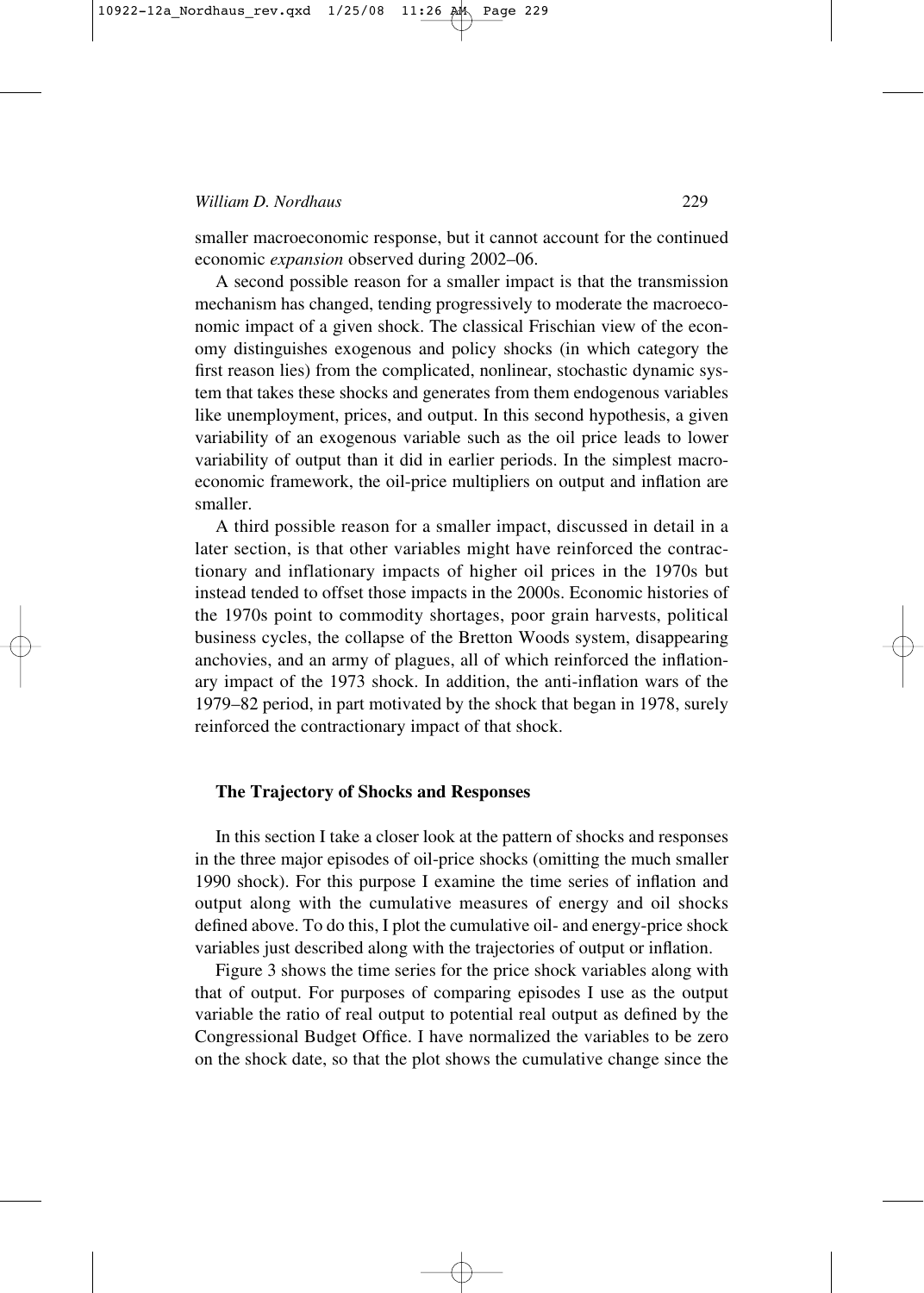

#### **Figure 3. Price Shocks and Output, 1974–2006a**

Percentage points

Source: Author's calculations using data from the DRI-WEFA Basic Economics Database and the Energy Information Administration. a. Normalized to equal zero in the first quarter of the shock period.

shock date. The output anomaly for the 2002–06 shock is clearly visible. Whereas output fell in opposition to the positive price shocks of the 1970s, the relationship reversed in the 2000s: output continued to rise.

Figure 4 similarly plots the energy shocks alongside inflation, the latter defined both in terms of the consumer price index, or CPI (which policymakers tended to follow in the 1970s), and in terms of the PCE price index. The relationship between inflation and the price shocks is clearly positive for each of the three periods.

Looking closer, however, one sees some interesting patterns. Perhaps the most interesting relationship is between the energy-price shock and PCE inflation. By construction, if the only factor changing during the period were direct energy-price inflation, and there were no indirect effects, the two lines should coincide (almost) exactly, because the PCE price index is a superlative index that uses virtually the same construction as my energy-price shock variable.

In 1973–74, however, the change in PCE inflation was about three times the energy-price shock. This indicates that other factors (imports,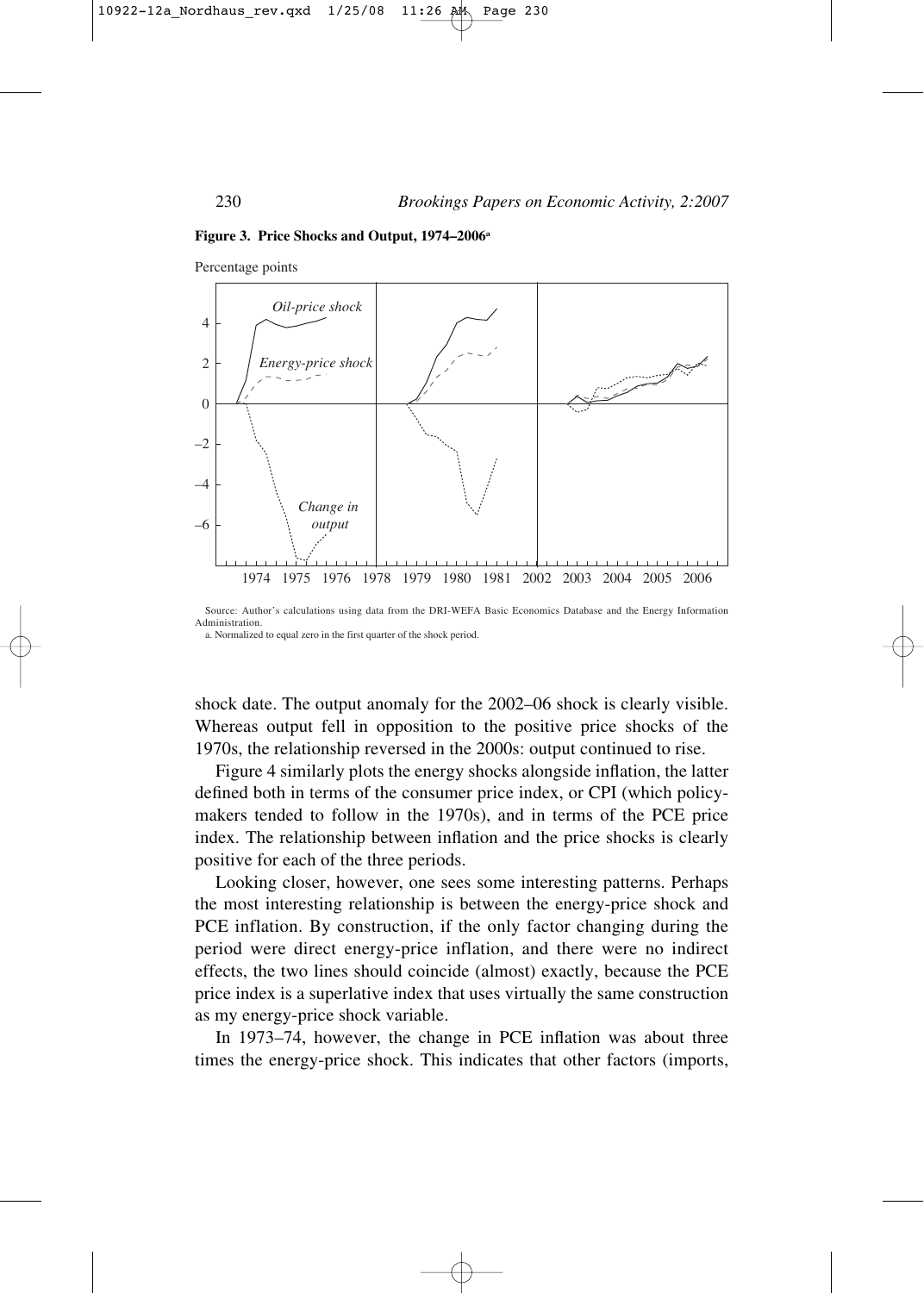



Percentage points

Source: Author's calculations using data from the DRI-WEFA Basic Economics Database and the Energy Information **Administration** 

a. Normalized to equal zero in the first quarter of the shock period. Inflation is defined as the simple year-over-year inflation rate.

indirect effects, other commodities, wages) were operating to reinforce the energy-price shock in this period. Recall as well that the CPI bias was small in this period. In the second period, virtually all of the rise in PCE inflation can be accounted for by direct energy-price inflation. Note, however, that the CPI in the 1978–81 period rose much more rapidly than the PCE price index, partly because of the CPI's flawed construction due to inappropriate treatment of housing and the index's Laspeyres structure. In the third period the contribution of the energy-price shock was about  $1\frac{1}{2}$  times PCE inflation. During this period, therefore, other factors were ⁄ retarding inflation slightly. Of particular note, but not shown in the figure, is that energy prices were not passed through into higher wage inflation after 2002.

To sum up the evidence on the trajectories of inflation and output: the 2002–06 episode was completely anomalous for output, and the major news on recent inflation is that there appears to have been no pass-through of higher energy prices into other prices and wages.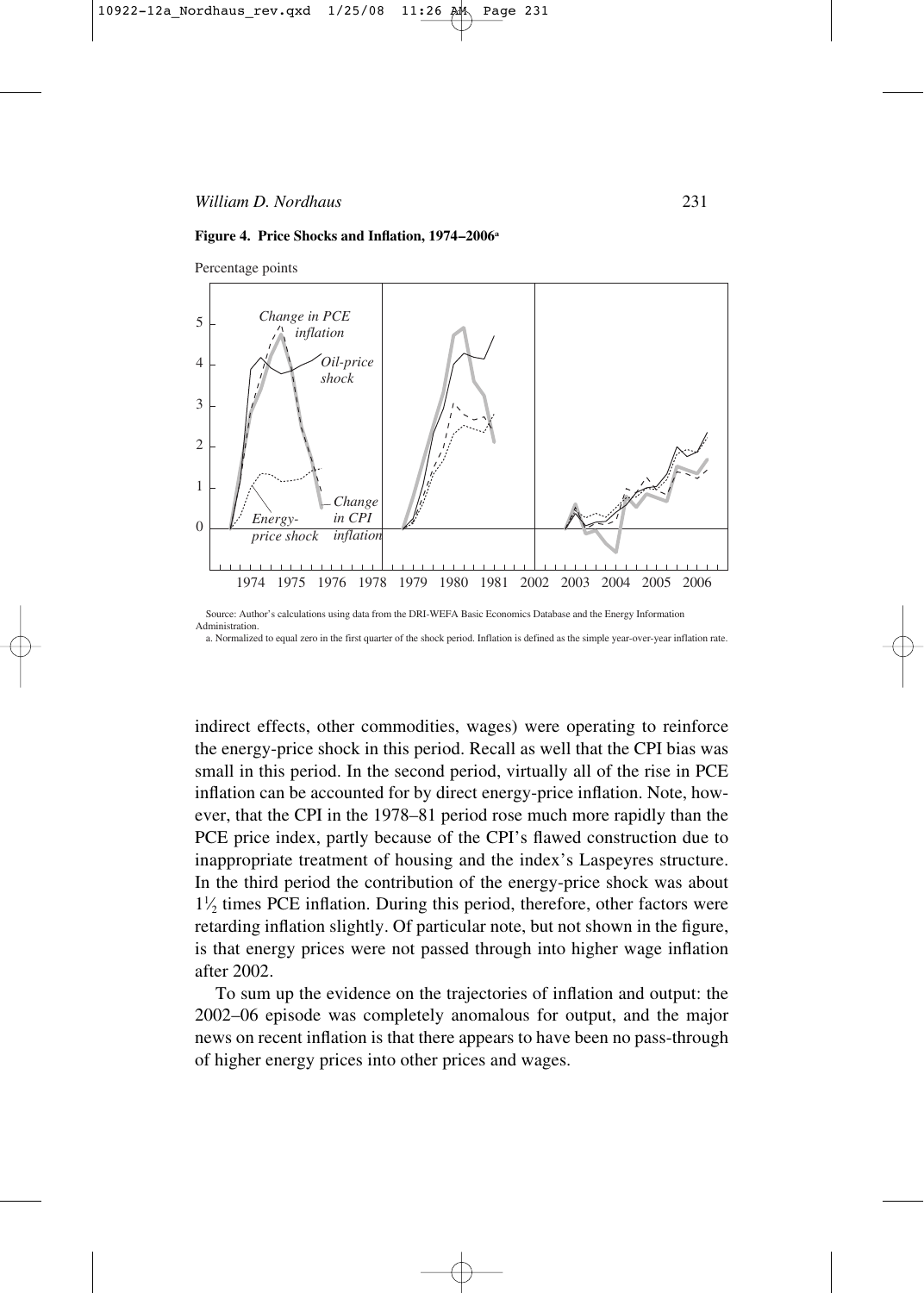#### **A Declining Impact of Shocks?**

It seems clear that the disappearance of energy crises is not completely due to a lack of energy shocks. This leaves the second and third potential causes identified above as possible explanations: The lack of a response might be due to smaller amplifiers in the macroeconomic transmission mechanism, or to offsetting forces stemming from macroeconomic policy or exogenous events. Sorting out these two forces is clearly a major task, but a few suggestions can be offered.

Perhaps the most important question is whether the macroeconomy has become less sensitive to exogenous or policy shocks (including oil-price shocks) in recent years. Investigating this issue requires taking a stance on the structure of the macroeconomy. In this section I take a modest first step by examining a simple, one-equation model for aggregate demand. This equation, presented in the appendix, uses as forcing variables the cumulative oil shock variable, interest rates, and exogenous spending. As with the Taylor rule equation, I estimate this equation for rolling twentyyear periods.

The bottom panel of table 2 reports the estimated coefficients on the oil shock and exogenous spending variables. The impact of exogenous spending continues to be relatively strong, perhaps even increasing slightly over the period. On the other hand, the impact of the oil shock variable declines sharply over time and is close to zero after 1980—a period that excludes the price shocks of the 1970s.

Rolling estimates of volatility over time provide another view of the contributions of different factors. Figure 5 shows, for each of five subperiods, the standard deviations of four-quarter changes in four policy or shock factors and in inflation and output. As suggested by the theory of the Great Moderation, the variability of output over this range of observations declined by almost two-thirds while that of inflation declined by more than half.

Figure 5 also shows the increase and then decrease in the volatility of oil- and energy-price shocks over the postwar period. The increase in volatility from the 1950–70 period to later periods is extremely dramatic, and there has been only a modest decline in energy-price volatility, and a slightly larger decline in oil-price volatility, since the 1970–90 peak. In terms of macroeconomic impact, the decreasing macroeconomic sensitivity of output to oil-price shocks has accompanied declining shocks over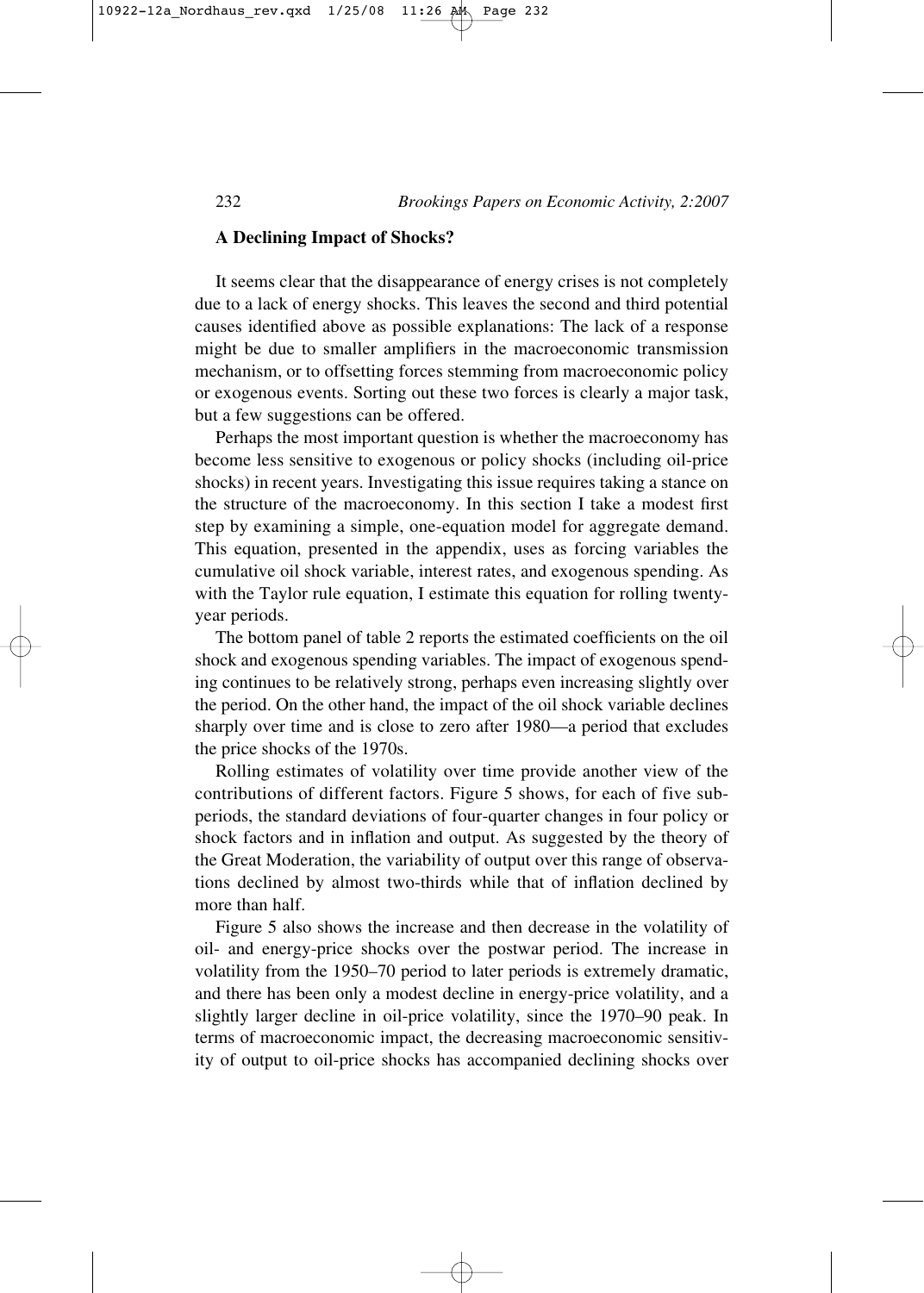#### *William D. Nordhaus* 233

#### **Figure 5. Volatility of Two Shock Variables, Two Policy Variables, Output, and Inflation, by Subperiod, 1950–2007**



Source: Author's calculations using data from the DRI-WEFA Basic Economics Database and the Energy Information Administration.

a. As a ratio to potential output.

b. Scaled energy-price shock variable (from figure 1).

c. Scaled oil-price shock variable (from figure 1).

the period since 1970. This combination of smaller shocks and reduced sensitivity to a given shock has unambiguously led to a smaller impact of oil- and energy-price shocks on the economy since the 1970s.

What of exogenous spending shocks? The stunning point is that the variability of the exogenous component (exports and government purchases) has declined by a factor of five since the first period. This sharp decline is fighting against a roughly constant multiplier, with the likely outcome being a lower volatility of output.

An additional question is how oil-price shocks get transmitted into inflation. One possible reason for the observed pattern of effects is that wage earners are less inclined today to try to maintain real wages, and an energy shock therefore generates less of a wage response. A quick look at the dynamics of compensation using a standard accelerationist Phillips curve finds little evidence that wages have responded less to cyclical conditions in recent years than in earlier periods. However, there is clear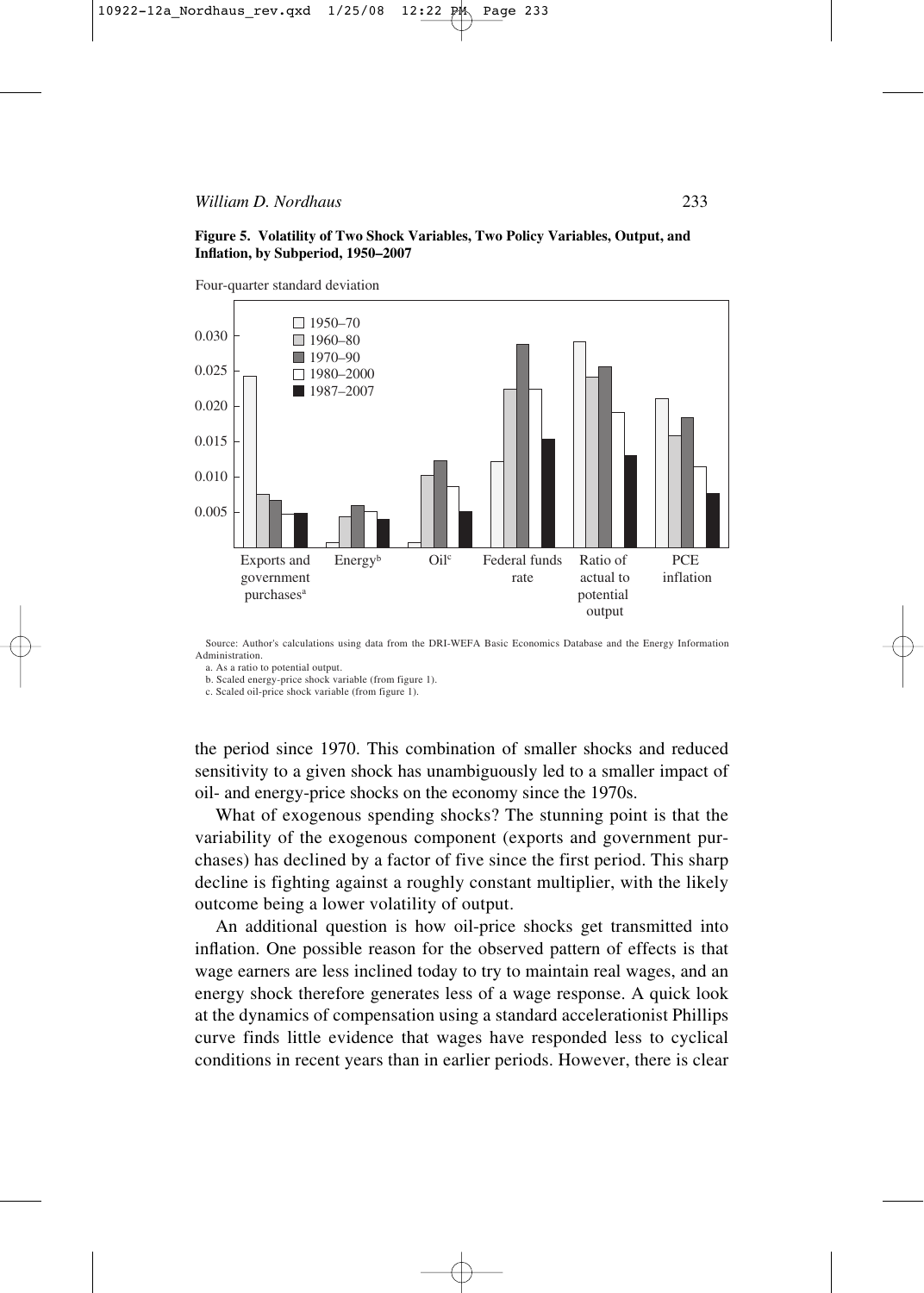evidence that the wage reaction is moving from a price-wage dynamic to a wage-wage dynamic. In other words, wage increases appear to be highly inertial today, whereas they were more responsive to price inflation in earlier decades. This shift does confirm the impression that the oil-price shocks of the 1970s got passed through to wages much more than has been the case in the 2000s.

The net assessment is that the declining impact of oil- and energy-price shocks on the economy results from a combination of both declining sensitivity of the economy to energy-price shocks and declining variability of energy and oil prices since the 1970s. The first factor appears quantitatively more important, but estimates of the sensitivity parameter are hardly well determined.

## **Headwinds and Tailwinds**

The final question is whether the conventional association of oil shocks with recession is just the post hoc ergo propter hoc fallacy writ large. Is it not just as likely that the oil shocks of the 1970s came at a point when the economy was already battling gale-force headwinds of tightening money, declining exports, shrinking government spending, and natural resource and commodity scarcities? By contrast, might not the oil shock of the 2000s have benefited from the gentle tailwinds of recovery from recession, fiscal expansion from tax cuts and war spending, and a flood of liquidity from a glut of global savings?

The evidence on this issue is mixed. James Hamilton argued strenuously at the time that the early oil shocks were statistically independent of other macroeconomic events.8 Moreover, there is little reason to believe that the four events examined here were actually triggered by cyclical economic forces. For example, I know of no evidence that the timing of the invasion of Iraq in 2003 was motivated by a desire to provide an economic stimulus just before the 2004 election. So the argument is really that the sample of observations is much too small (just two for the 1970s and only one for the past fifteen years) to allow sweeping generalizations about the strong contractionary impact of oil-price increases.

8. Hamilton (1983).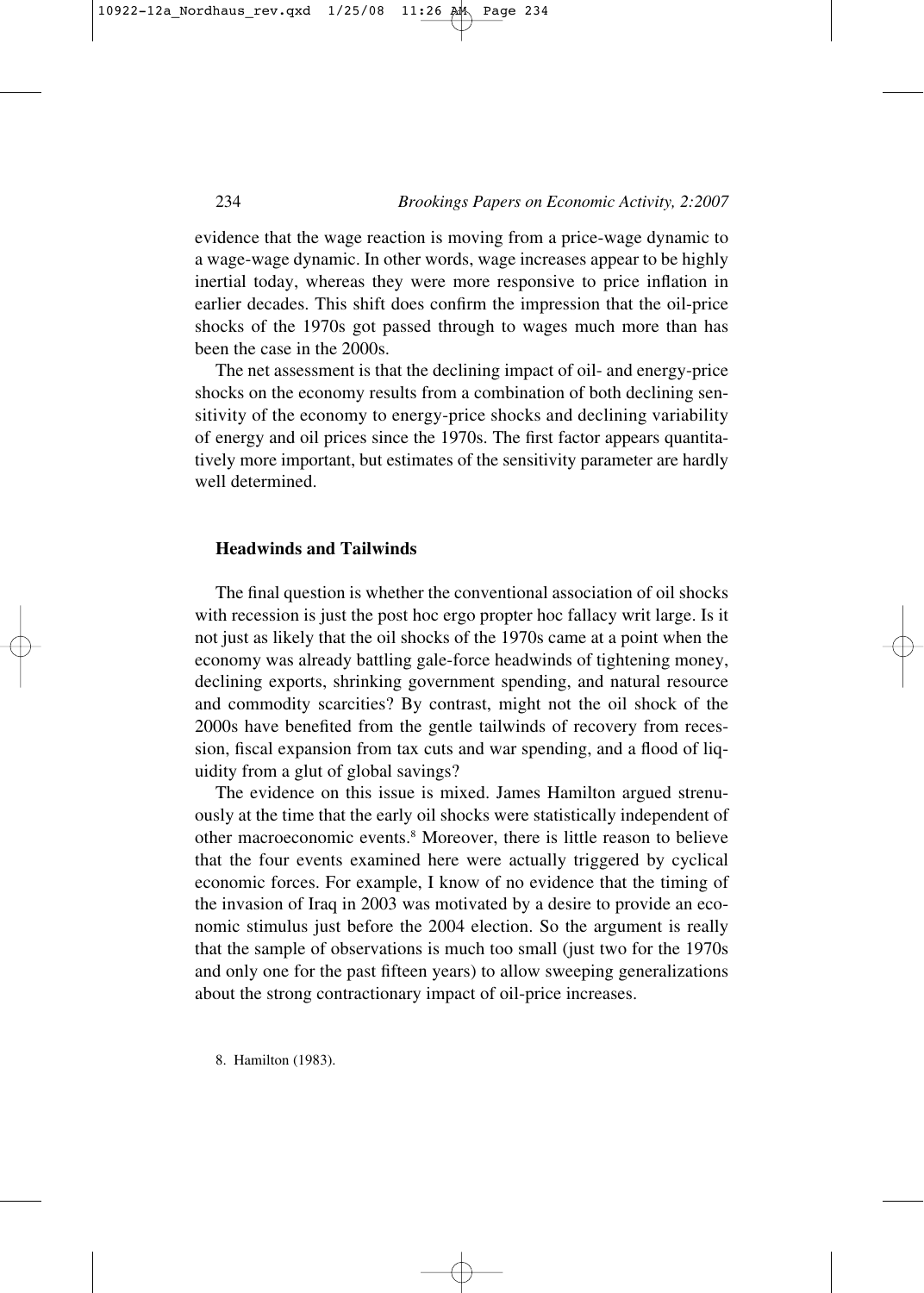#### *William D. Nordhaus* 235

The most recent evidence suggests that the strength and direction of other forces is a major part of the difference between the experience of the 1970s and that of the 2000s. Blanchard and Galí conclude that, in addition to other reasons, the evidence is "consistent with the hypothesis that other (non-oil) shocks have coincided in time with the major oil shocks, either reinforcing the adverse effects of the latter in the 1970s or dampening them during the more recent episodes."9

One can address this issue using the simple aggregate demand equation discussed above. When the equation is fit to the period 1970:Q1 to 2007:Q2, the results show that (assuming constant coefficients) exogenous and policy forces (exports, government purchases, and interest rates) were highly contractionary in both the 1970s episodes, but neutral in the 2002–06 period. Much further study is needed to determine the strength and direction of the prevailing economic winds in the different energyprice storms. But this surely looks like an important part of the story.

## **Conclusion**

It is clear that the economy behaved differently after the most recent oil-price shock than after the earlier ones. The behavior of output after the latest shock was completely different from earlier episodes. Indeed, the sign was opposite: output continued to grow relative to potential output after the shock, and unemployment continued to fall. The impact of the recent shock on inflation was qualitatively similar to that in past episodes although quantitatively different. Unlike with the shocks of the 1970s, there appears to have been no substantial pass-through of the energy-price increases into wages or other nonenergy prices.

Why did the economy perform so much better after the oil-price shock of the 2000s than after the earlier shocks? I have identified three reasons: the shock itself was smaller, the transmission mechanism between shocks and the rest of the economy was weaker, and other forces in the macroeconomic environment were working against rather than with the shock.

To begin with the first reason: the oil shock of 2002–06 was different from the earlier ones: it was less of a surprise and occurred more gradually.

9. Blanchard and Galí (2007).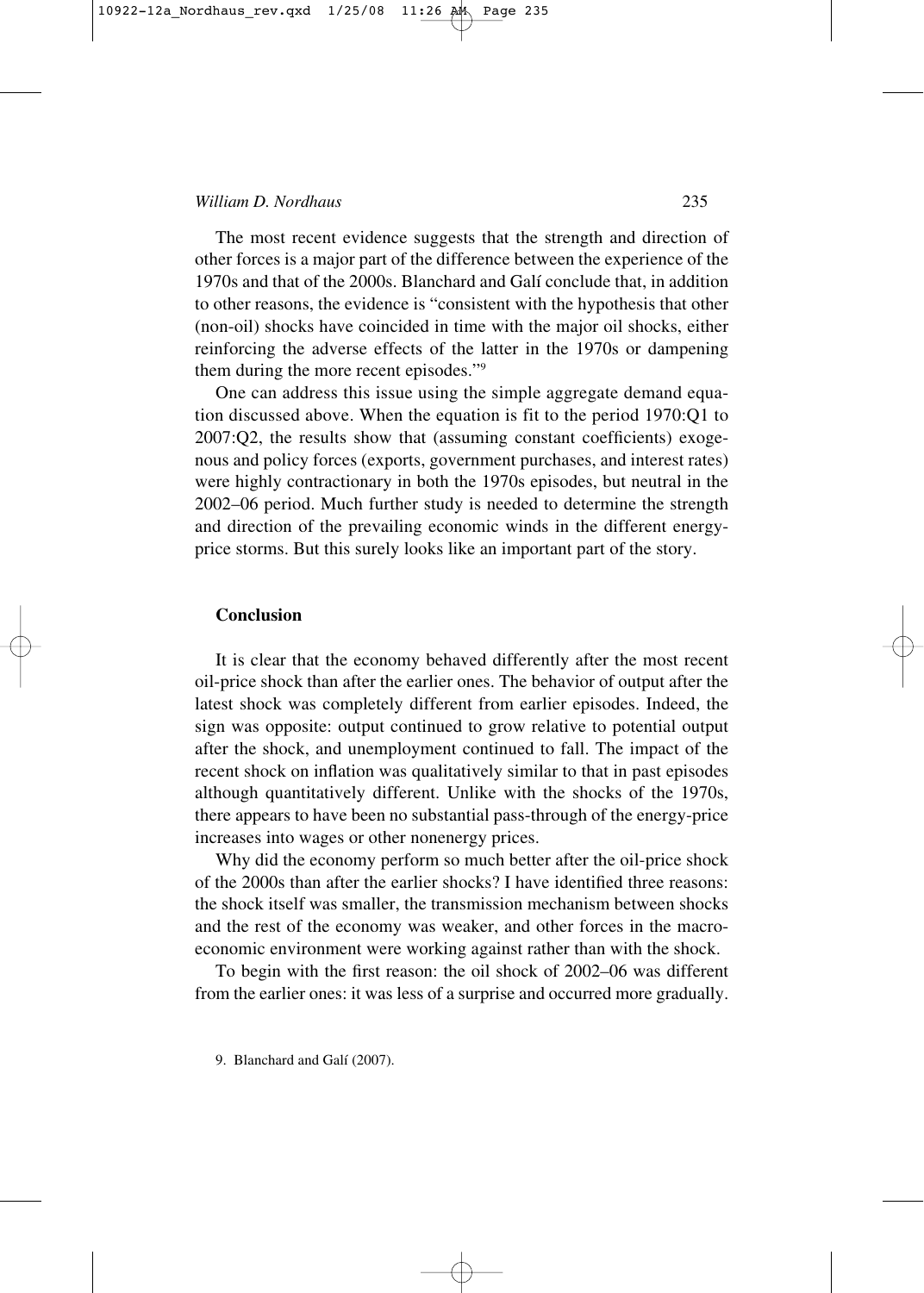I have suggested that a reasonable reading of the various measures was that the economic impact of the 2002–06 shock was between one-third and onehalf as large as those of the 1970s. The number is clouded by interpretive uncertainty, however. The 2002–06 shock appears larger if one ignores the surprise element and considers the cumulative impact to be the relevant measure, but smaller if only the annual average impact is thought important and the analysis incorporates the huge surprise in 1973–74.

Turning to the second reason, there is evidence that the transmission mechanism from energy prices to output has changed from negative to neutral over the last three decades. The reasons for this declining macroeconomic sensitivity to energy prices are not completely understood, but two underlying causes seem plausible.

First, there is evidence that the Federal Reserve has reacted more sensibly to energy prices in the 2000s than it did in the 1970s, looking at core inflation rather than total inflation and attending to the superlative PCE price index rather than the flawed CPI of the 1970s and early 1980s. Perhaps experienced hands at the Federal Reserve remembered history and decided not to repeat it. Perhaps they judged, correctly in my view, that the energy-price shock was a one-time shock to the price level that would not be passed through into wage inflation.

A second and more speculative reason for the muted macroeconomic reaction is that today's consumers, businesses, and workers may see oilprice increases as volatile and temporary movements rather than the earth-shaking changes that they were thought to be in the 1970s. There is evidence that shocks tend to be slightly more transient today than were those of the 1970s. Returning to the oil-price-as-tax-increase theory, consumers might view oil-price increases as temporary rather than permanent "tax" increases, and if so their reactions would be correspondingly smaller. Similarly, businesses today might build energy-price volatility into their plans and investments, so that large price changes do not upset operations as much as in earlier periods. A similar set of factors might lead workers and unions to absorb declines in real wages induced by energy prices rather than go on strike in an attempt to recapture losses that might turn out to be transitory. All of these factors would tend to reduce the impact of energy-price shocks on the macroeconomy.

Finally, the strength and direction of the prevailing economic winds in the different episodes—the third reason—are also an important part of the difference. External cyclical forces such as government purchases,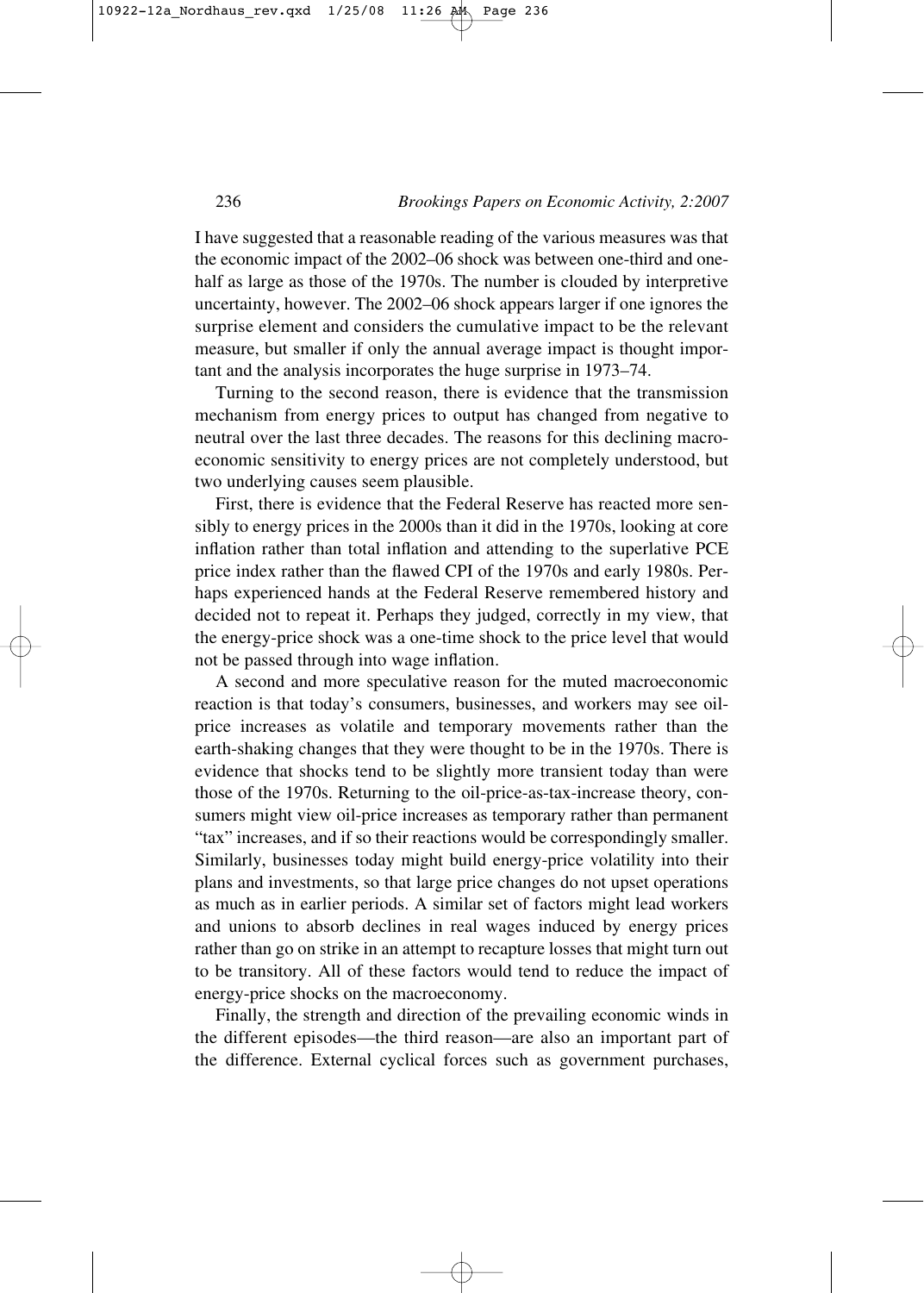exports, and financial conditions were clearly slowing the economy during the oil shocks of the 1970s, whereas they were roughly neutral, by the measures used here, from 2002 to 2006.

Additionally, economists were deriving their view of the contractionary influence of oil shocks from two or three observations. So although it may be plausible that the origins of the oil shocks were genuinely exogenous political events such as the Iranian revolution, the sample size was too small to make the sweeping generalizations that many did about the strong contractionary impacts of oil-price increases. Economists should perhaps have been more suspicious, given the analytical point that energy-price changes have no effect on multifactor productivity and very little effect on labor productivity. The history of the profession's interpretation of oil shocks is a reminder that we have many fewer degrees of freedom than our time-series statistics indicate.

A cautious reading today suggests that policymakers should not be afraid of a Big Bad Oil Shock. The economy weathered an increase in real oil prices of 125 percent from 2002 to 2006 without any major strain. The evidence suggests that the main thing we have to fear about oil-price shocks is the fearful overreactions of the monetary authority, consumers, businesses, and workers.

#### APPENDIX

# *Equations Used in Table 2*

The equations estimated in the two panels of table 2 are an aggregate demand equation (equation 1 below) and a modified Taylor rule (equation 2):

(1) 
$$
cu_{i} = a_{0} + a_{1}exog_{i} + a_{2}cu_{i-2} + a_{3}TB3_{i-2} + a_{4}CumOilshock_{i}
$$

(2) 
$$
\text{fyff}_{i} = \beta_{0} + \beta_{1}u_{i} + \beta_{2}pi\_core\_exenergy_{i} + \beta_{3}pi\_energy_{i-2} + \beta_{4}fyff_{i-2}
$$

Here  $cu_t$  is the ratio of output to potential output,  $exog_t$  is the ratio of exports plus government spending to potential output,  $TB3<sub>t</sub>$  is the nominal three-month Treasury bill rate,  $CumOilshock<sub>t</sub>$  is the cumulated oil-shock variable,  $f y f f$ <sub>i</sub> is the federal funds interest rate,  $u_t$  is the unemployment rate,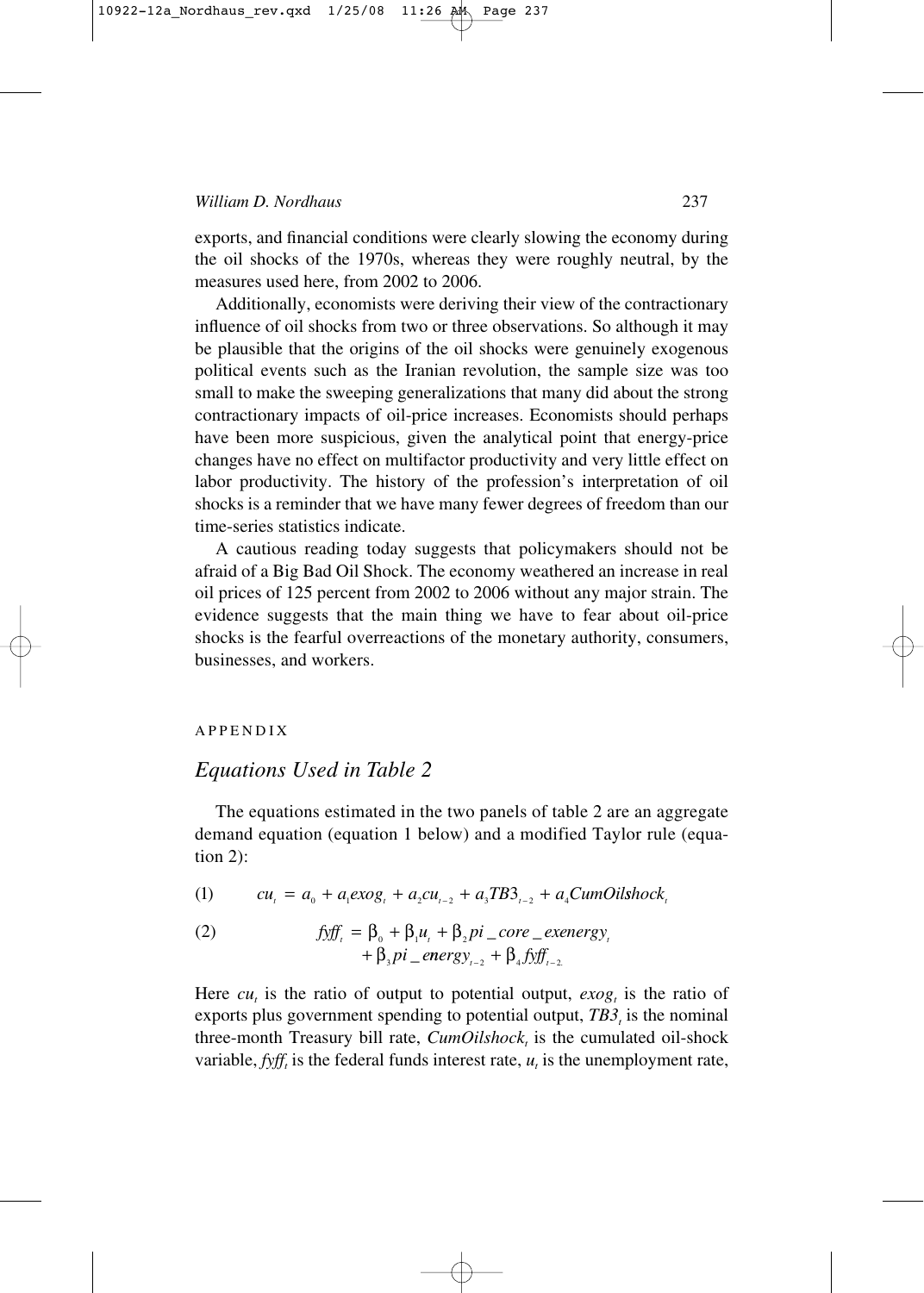$pi\_core\_exenergy_t$  is the PCE inflation rate with energy prices removed, and *pi* energy, is the contribution of energy prices to PCE inflation. Equation 1 is estimated using two-stage least squares, with lagged values of all variables except  $cu_t$  used as instruments. Both equations were estimated with autoregressive  $(AR1)$  corrections.

## **References**

- Bernanke, Ben S., Mark Gertler, and Mark Watson. 1997. "Systematic Monetary Policy and the Effects of Oil Price Shocks." *BPEA,* no. 1: 91–142.
- Blanchard, Olivier J., and Jordi Galí. 2007. "The Macroeconomic Effects of Oil Price Shocks: Why Are the 2000s So Different from the 1970s?" In *International Dimensions of Monetary Policy,* edited by Mark J. Gertler and Jordi Galí. University of Chicago Press (forthcoming).
- Hamilton, James D. 1983. "Oil and the Macroeconomy Since World War II." *Journal of Political Economy* 91, no. 2: 228–48.
	- \_\_\_\_\_\_\_\_\_. 1996. "This Is What Happened to the Oil Price-Macroeconomy Relation." *Journal of Monetary Economics* 38, no. 2: 215–20.
- Hamilton, James D., and Ana Maria Herrera. 2004. "Oil Shocks and Aggregate Macroeconomic Behavior: The Role of Monetary Policy: A Comment." *Journal of Money, Credit, and Banking* 36, no. 2: 265–86.
- Nordhaus, William D. 2002. "The Economic Consequences of a War with Iraq." In *War with Iraq: Costs, Consequences, and Alternatives,* edited by Carl Kaysen and others. Cambridge, Mass.: American Academy of Arts and Sciences.
- Perry, George L. 2001. "The War on Terrorism, the World Oil Market, and the US Economy." Analysis Paper 7. Brookings (October 24).
- Stock, James H., and Mark W. Watson. 2003. "Has the Business Cycle Changed and Why?" In *NBER Macroeconomics Annual 2002,* edited by Mark Gertler and Kenneth Rogoff. MIT Press.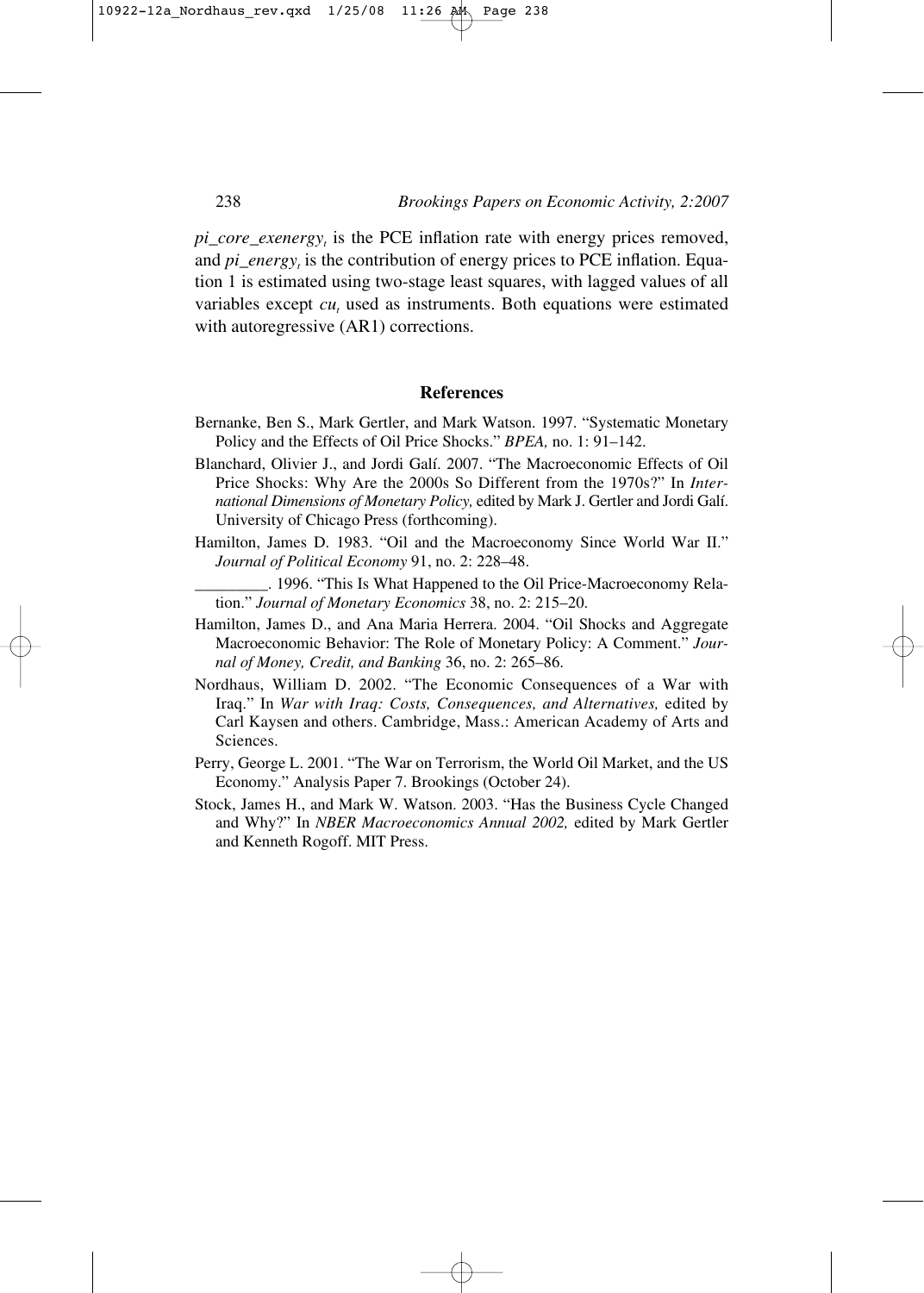# *General Discussion*

Robert Gordon emphasized that oil-price increases were not the only adverse shocks to the macroeconomy during previous episodes. During the early to mid-1970s, most developed countries moved to flexible exchange rates, price controls were lifted, and food prices rose dramatically. Moreover, monetary policy was tightened in the mid-1970s and again around 1980. In contrast, other shocks were mostly absent and monetary policy was much looser during the recent oil-price run-up.

Robert Shiller took a different perspective, noting that the recent oil shock coincides with widespread fear that global economic growth will exhaust the world's natural resources, much as the 1970s oil shocks coincided with the "great population scare." These additional fears may have accentuated the impact of the oil-price shocks in both periods. He also pointed out, however, that there has been much more hedging of oil risks in recent years. William Nordhaus agreed that there is a long history of fear of running out of oil, but he guessed that the objective level of fear is much lower today than it was in the 1970s. There is no evidence that world oil supplies are any closer to depletion than they were in the 1960s and 1970s, so there is probably much less irrational anxiety about it.

Martin Baily wondered whether the absence of widespread inflation following the most recent shock could be attributed to greater credibility of monetary policy, or to labor markets and wage-setting mechanisms that react more favorably to oil-price shocks than they did in the past. William Dickens replied with evidence from the International Wage Flexibility Project about evolving resistance to real wage cuts. He said that whereas 20 percent of the U.S. workforce had been subject to real-wage rigidity in the 1970s, this percentage had fallen to zero by 1990. However, Dickens found this explanation for the recent absence of inflation in the United States unpersuasive, because real wage cuts are still greatly resisted in Europe,